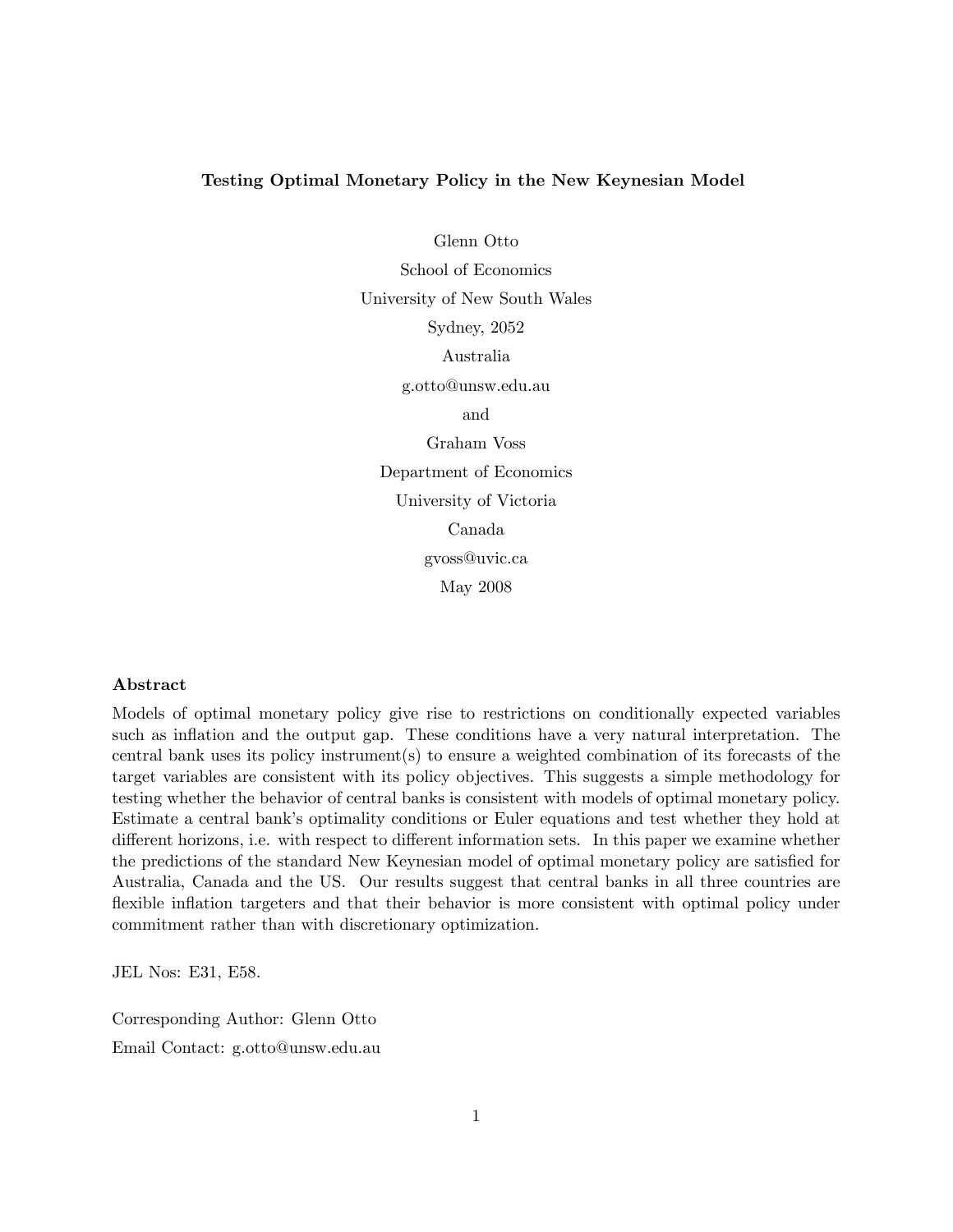# 1 Introduction

Inflation targeting was initially developed by central banks as a credible and transparent means of implementing monetary policy. It can be described by three principles: (1) a numerical target for inflation;  $(2)$  forward-looking policy decisions; and  $(3)$  transparency and accountability for policy decisions. Subsequent theoretical research has recast inflation targeting as an optimal monetary policy rule; that is, as the outcome of a central bank setting monetary policy to maximize social welfare. Woodford (2003) provides a detailed treatment of the issues and models.

Optimal monetary policy can be analysed in terms of instrument rules and targeting rules. An instrument rule is a function linking controllable policy instruments (such as the Federal Funds rate) to current economic conditions. The Taylor rule is a well-known example of an instrument rule, although it is not necessarily an optimal policy rule (Taylor, 1993). In general instrument rules can be atheoretical statistical-based models (Clarida,Gali<sup>'</sup>and Gertler, 1998) or they can be an optimal interest rate rule that is implied by solving an optimization problem for the central bank (Dennis, 2006).

Svensson  $(2003)$  is a strong advocate of the use of optimal targeting rules. A specific targeting rule is an optimality condition for a central bank implied by a specific objective function and a model of the economy. It essence it is an Euler equation for the central bank. Svensson (2005) draws an analogy with the Euler equation for optimal consumption. Svensson (2003, 2005) and McCallum and Nelson (2005) discuss the relative merits of each approach for the implementing monetary policy.

While there is a large literature on estimating and evaluating interest rate rules, relatively little empirical research has directly focused on estimating and testing optimal targeting rules. Favero and Rovelli (2003) is the only paper we are aware of that employs an Euler equation approach. In this paper we examine whether the optimal targeting rules implied by the basic forward-looking New Keynesian model are satisfied in the data. In order to keep the Euler equations tractable we initially assume that only inflation-target deviations and output gap deviations enter into central bank's loss functions. The validity of this assumption can be tested in a straightforward manner. The model is tested using data for Australia, Canada and the United States (US). The first two of these countries have officially adopted policies of inflation targeting. In contrast the US does not officially pursue inflation targeting. Our primary objective is to see whether the theories of optimal monetary policy describe actual policy behavior. Were this to be true, then these models are arguably useful tools for analysis. A further objective is to explore how policy behavior departs from predicted optimal behavior, which may provide information as to how monetary policy might be improved, or as to how models of monetary policy might be improved.

A particular focus of our analysis concerns the horizon over which central banks choose to target inflation. Central banks often couch inflation targets in terms of the medium term, say 1-2 years. Implicit in this type of target is an acceptance that the target may not be met in the near-run. Theory, however, suggests that optimal policy should be as focused on the nearer term. This is made most explicit in the discussion in Woodford (2004). Finally we also examine the issue of whether central banks appear to engage in discretionary optimization or commitment.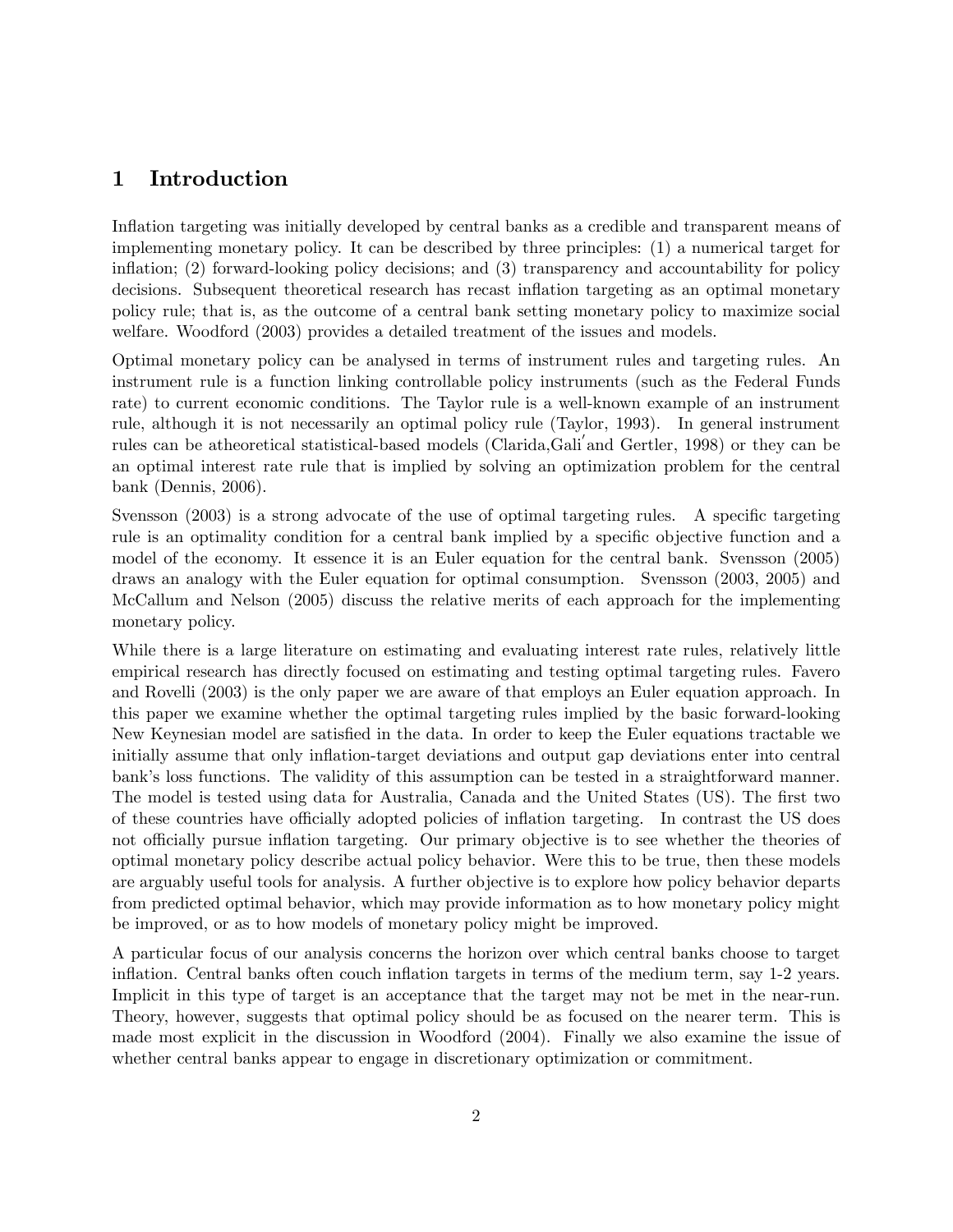# 2 Theory

Models of optimal monetary policy in New Keynesian environments typically provide conditions restricting the conditionally expected path of variables targeted by the central bank. As a very simple example, consider a central bank that uses a policy instrument to target only inflation – a pure inflation target. Given an understanding of the underlying economy, the central bank will adjust its policy instrument to ensure that inflation will not deviate from target. Since in most instances, the central bank does not have immediate control of inflation, it will in fact operate to ensure that expected inflation  $\sim$  at an horizon for which it can control inflation  $\sim$  will not differ from target. If we suppose for the moment that relative to time  $t$ , the horizon under its control is  $t + j$ ,  $j \geq k$  for some k, then optimal policy should ensure;

$$
E_t(\pi_{t+j} - \pi^*) = 0 \quad j \ge k \tag{1}
$$

where  $\pi_{t+j}$  is inflation at time  $t+j$ . A condition like (1) arises in a standard New Keynesian model of optimal monetary policy for a central bank that is concerned only about inflation, Gali $(2008)$ .

In most presentations of conditions such as (1), the focus is on the single horizon that is under the control of the central bank. For example, if we suppose that the structure of the economy is such that  $k = 2$ , the focus would be;

$$
E_t(\pi_{t+2} - \pi^*) = 0 \tag{2}
$$

However Woodford (2004) notes that optimal monetary policy also constrains all future conditional expectations of the target variable after the date  $t + k$ . This provides additional restrictions on the behavior of the policy target variables that can be tested.

Condition  $(1)$  is highly restrictive. Most central banks do not claim to be pure inflation targeters. However analogous conditions arise in models where central bank's loss function depends upon other target variables, such as some measure of output deviations. As we move to more general models of central bank behavior, the optimality conditions will also depend upon the underlying structure of the economy. In this paper our starting point is a central bank whose loss function only depends upon deviations of ináation from its target level and deviations of output from some efficient level, subject to a New Keynesian Phillips curve.

If a central bank takes a purely discretionary approach to policy then its optimality condition (or Euler equation) is given by,

$$
E_t(\pi_{t+j} + \phi x_{t+j} - \pi^*) = 0
$$
\n(3)

whereas if it is able to achieve a commitment solution in the sense of Woodford's "timeless perspective" its Euler equation is given by;

$$
E_t(\pi_{t+j} + \phi \Delta x_{t+j} - \pi^*) = 0
$$
\n(4)

for some  $j \geq k$ . The value of k depends upon the exact structure of the economy, in particular the number of periods it takes for central bank's policy instrument to affect its policy targets. The parameter  $\phi = \frac{\lambda}{\gamma}$  $\frac{\lambda}{\gamma}$  in the above conditions is the ratio of the weight the central bank places on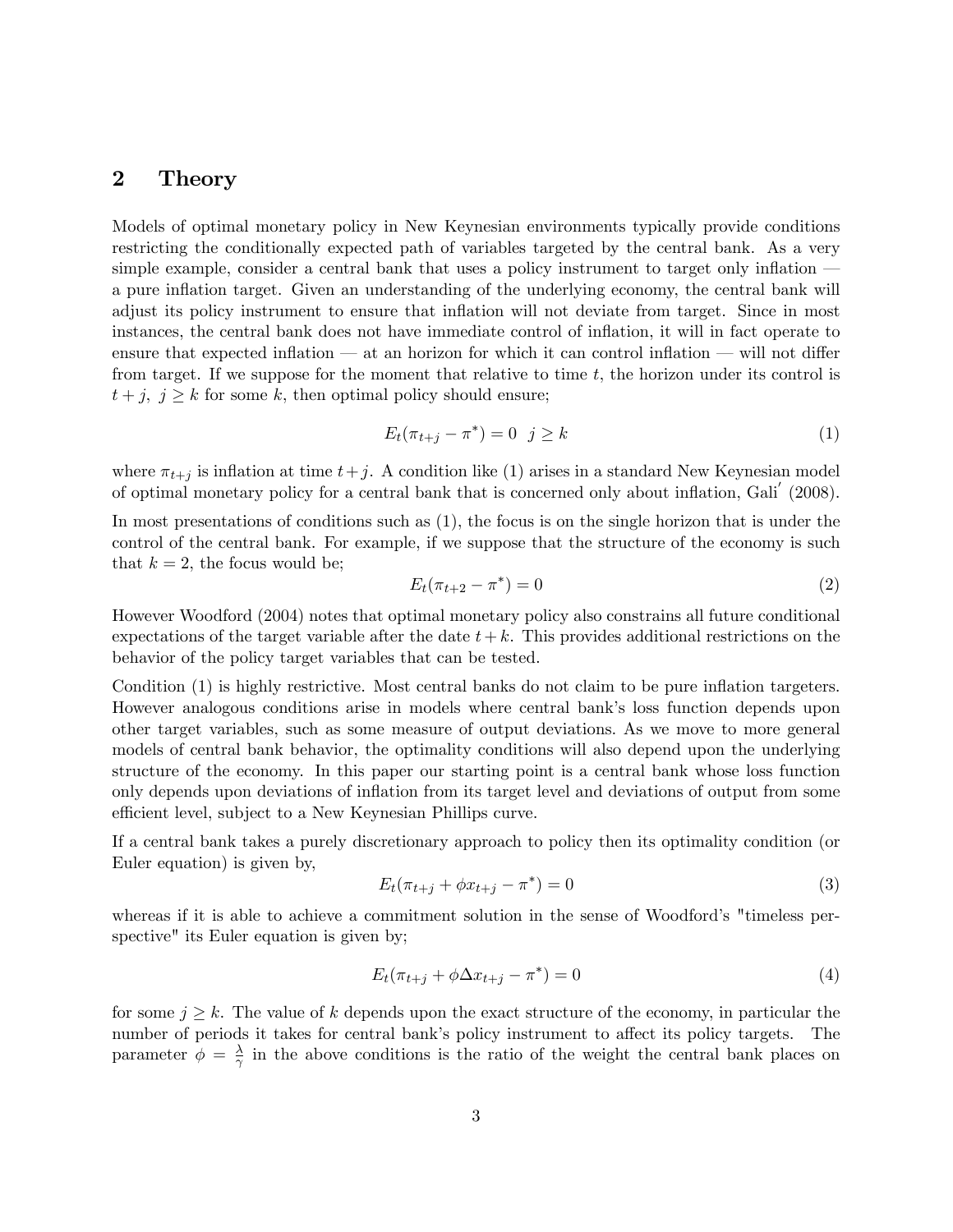output gap variations ( $\lambda$ ) to the slope of the Phillips curve ( $\gamma$ ). If  $\lambda = 0$  these flexible inflation targeting conditions reduce to pure inflation targeting.

Conditions (3) and (4) provide simple and intuitive descriptions of policy outcomes. A central bank that is concerned about inflation and the output gap will balance-off deviations in these variables based upon the respective weighting in the loss functions. This involves adjusting the policy instrument(s) in such a way that if inflation is expected to be above target, this will be balanced against a negative expected output gap and vice versa. One attractive feature these conditions is that they do not directly depend on the means by which the central bank implements policy.

The conditions (3) and (4) form the basis of our empirical assessment of optimal monetary policy. In using these conditions we note that they must hold for all values of  $j \geq k$ . Thus we can consider a system of Euler equations such as,

> $E_t(\pi_{t+k} + \phi x_{t+k} - \pi^*) = 0$  $E_t(\pi_{t+k+1} + \phi x_{t+k+1} - \pi^*) = 0$ ........................................  $E_t(\pi_{t+k+m} + \phi x_{t+k+m} - \pi^*) = 0$

where  $m$  is some upper bound on the conditions we wish to consider. As a practical matter we can think of  $m$  as being roughly the equivalent of two years, since this is the longest horizon about which central banks are generally concerned. In theory the  $\phi$  and  $\pi^*$  parameters should be constant across the moment conditions. This is a testable restriction. Another testable restriction implied by theory is that  $\phi \geq 0$ . If  $\phi = 0$  then we could reasonably conclude that the central bank is a strict inflation targeter. A positive value for  $\phi$  indicates the central bank is a flexible inflation targeter. While the two parameters in  $\phi$  are not separately identified, given an independent estimate of  $\gamma$  we can recover an estimate of the central bank's preference parameter  $\lambda$ .

An implication of the above Euler equations is that particular linear combinations of inflation and the output gap (or its first-difference) should be orthogonal to lagged information sets. For example the linear combination  $(\pi_{t+k} + \phi x_{t+k} - \pi^*)$  should be uncorrelated with any variable known to the central bank at time (t). Thus in the following regression

$$
(\pi_{t+k} + \phi x_{t+k} - \pi^*) = \alpha + \delta Z_t + v_{t+k}
$$
\n(5)

we expect to find  $\alpha = \delta = 0$ . To implement this test can we use a subset of  $Z_t$ , call it  $z_t$ , as instruments to estimate the model and then use  $(\pi_{t+k} + \phi x_{t+k} - \hat{\pi}^*)$  and other components of  $Z_t$ to run the above regression.

The choice of instruments used to estimate the Euler equations is an important one. The precise form of the Euler equations (3) and (4) is dependent upon what variables are assumed to enter a central bankís objective function and on the structure of the economy. For example the central bank may care about variables other than inflation and the output gap. A standard generalization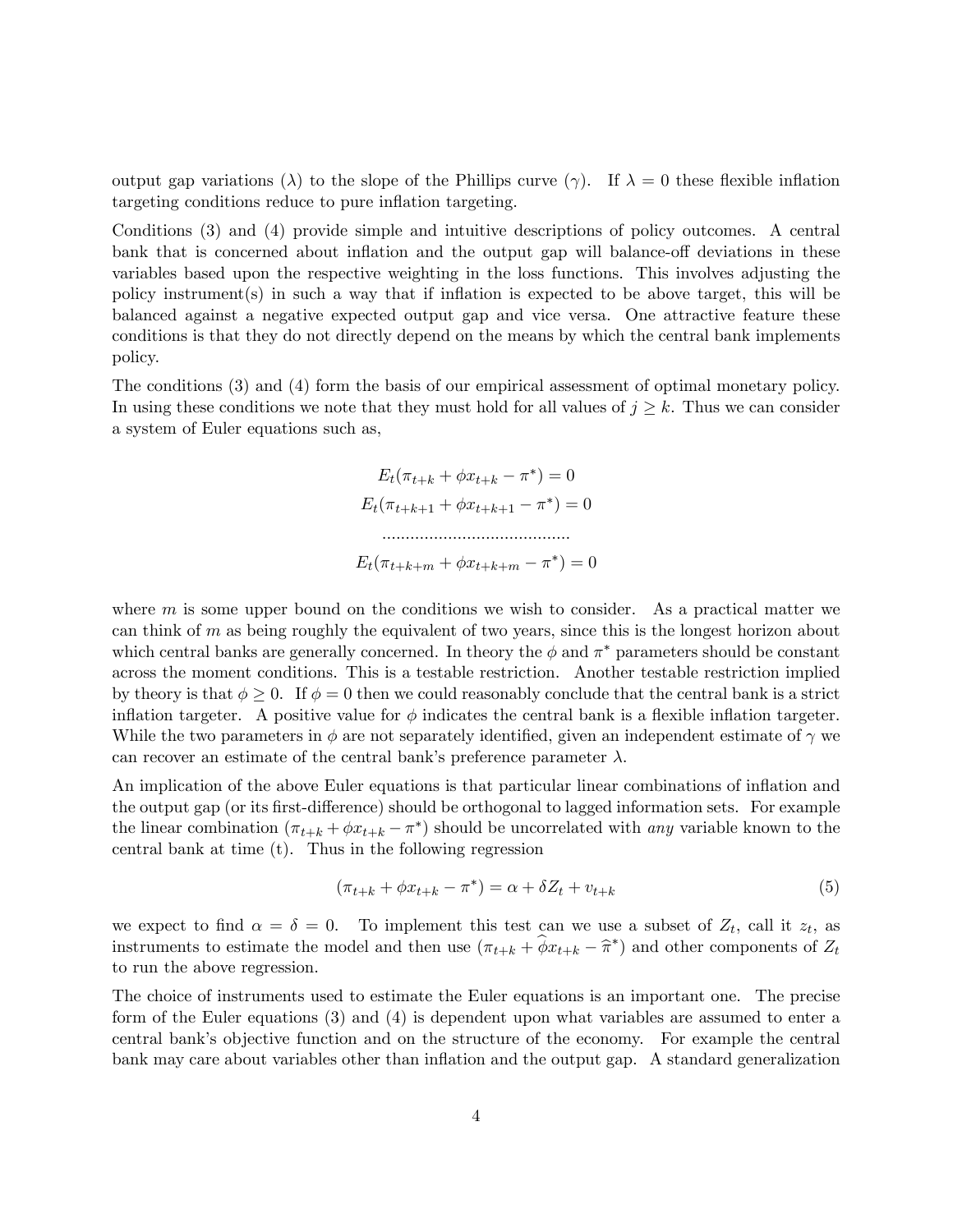would be to assume the central bank cares about nominal interest rate volatility. In this case neither (3) or (4) would be the valid Euler equations. However equation (5) suggests a simple specification test for any set of Euler equations. Use as instruments in estimating  $(3)$  and  $(4)$ , variables that are unlikely to directly enter a central bank's loss function. Then conditional on these estimates use (5) as a means of checking if interesting variables have been omitted from the central bank's Euler equation.

### 3 Empirical Results

We consider three countries: Canada, Australia, and the United States. The first two have operated monetary policy with well-defined inflation targets since the early 1990s. The US, in contrast, does not have an explicit inflation target though its behavior may in fact be consistent with an inflation target.

We set the samples for estimation based upon the dates at which inflation targeting was adopted or, in the case of the US, a comparable period. Canada effectively adopted its current inflation target of  $1-3$  percent in December 1993, so the Canadian sample is  $1994-2007$ .<sup>1</sup> Australia adopted an inflation target of 2-3 percent in 1993, so the Australian sample is  $1993-2007$ .<sup>2</sup> The sample for the United States is  $1990-2007$ , which is a comparable period to the other two countries. Since we are not restricted to a specific period, we start somewhat earlier to include the recession of the early 1990s in our sample.

All three countries set monetary policy at a relatively high frequency. In the case of Canada and the US, policy interest rates are set roughly every six weeks. In Australia, it is every month (with the exception of January). <sup>3</sup> Ideally, one should use data that matches most closely this frequency. This requires monthly measures of output (GDP) and the consumer prices (CPI). Both of these are available for Canada. For the US, the CPI is available on a monthly basis but GDP is not. A potential proxy for GDP is available monthly, the industrial production index. For Australia, both GDP and the CPI are only available on a quarterly basis. For purposes of comparison, we estimate quarterly models for all three countries. We also estimate monthly models for Canada and the United States.

For all three countries, we use a headline measure of inflation, consistent with the definitions of ináation targets at both the Bank of Canada and the Reserve Bank of Australia. For the output gap, we use the Hodrick-Prescott filter to calculate potential GDP. This is a relatively crude means of identifying the output gap but does have the advantage of being easily applied across the three countries in a systematic manner. As a check on these results we also use the growth rate of real output  $\Delta y_t$  as a proxy for the change in the output gap.

The moment conditions stipulate that inflation forecasts or indices of inflation and output are

<sup>&</sup>lt;sup>1</sup>Bank of Canada webpage: www.bank-banque-canada.ca/en/backgrounders/bg-i3.html

<sup>&</sup>lt;sup>2</sup>Reserve Bank of Australia webpage: www.rba.gov.au/MonetaryPolicy/about\_monetary\_policy.html. The formal inflation target commenced in 1996; however, inflation targetting has in practice been in effect since 1993.

<sup>3</sup>Each of these central banks has the ability to change policy between meetings if required.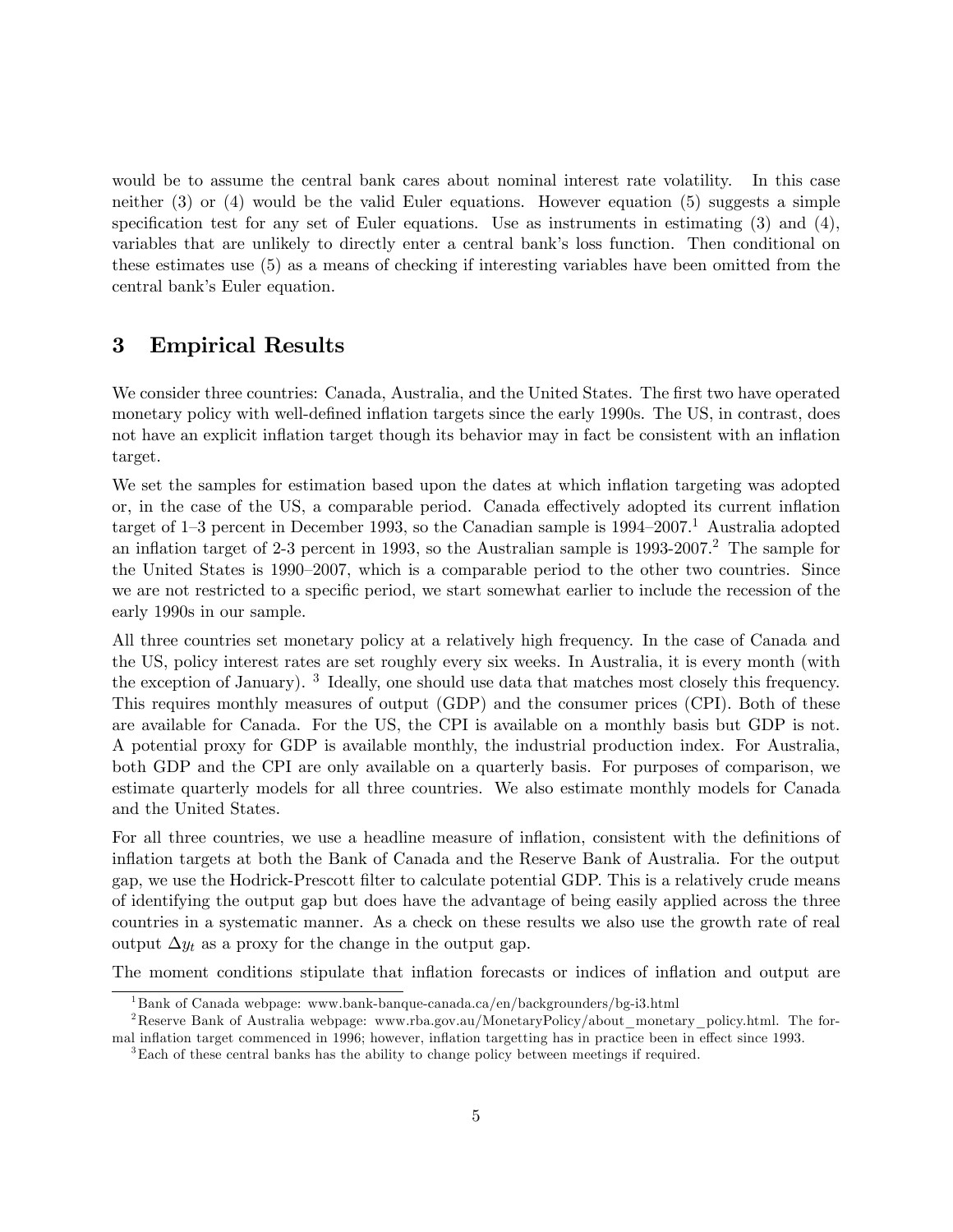orthogonal to any information at time  $t$ . To estimate these conditions, we need to choose a set of instruments  $z_t$ . One concern that guides our choice of instruments is that our Euler conditions may be mis-specified. In particular, if the central bank is concerned about variables other than inflation and the output gap, then these should form part of the index. From this perspective, possibly omitted variables are changes in interest rates (due to interest smoothing), the exchange rate, and other relevant measures of inflation (for example, Giannoni and Woodford (2003) include wage inflation). Because of this, we do not view these as suitable instruments. Instead, we focus on a relatively small set of instruments that is common across all three countries  $\sim$  commodity price inflation constructed using the IMF's non-fuel commodity price index. Commodity prices are widely used in the empirical monetary policy literature as an exogenous cost shock variable and is a natural choice for our instrument set.

For the models using quarterly data, the instrument set is  $z_t = \{\pi_t^{cx}, \pi_{t-1}^{cx}, \pi_{t-2}^{cx}\}\$  and for the monthly models,  $z_t = \{\pi_t^{cx}, \pi_{t-3}^{cx}, \pi_{t-6}^{cx}\}$ . In either case, inflation is defined as year-on-year percentage changes in commodity prices. (See Table 8 for precise details.)

The empirical results are presented in Tables 1 to 5. Tables 1 to 3 report estimates based on quarterly data for Australia, Canada and the US, while Tables 4 to 5 report estimates using monthly data for Canada and the US. In estimating the Euler equations we consider (four) forecast horizons equivalent to six months, one year, eighteen months and two years.

We initially estimate a version of the strict inflation targeting condition (see Model 1 in the Tables). In no case can we reject the existence of constant value for the inflation target  $\pi^*$  across all forecast horizons. The estimates of  $\pi^*$  from the quarterly data are 2.87 for Australia, 1.83 for Canada and 2.68 for the US.

Turing to the more general models we consider estimates of the Euler equation implied by discretionary optimization (Model 2 in the Tables). For Canada the estimates of  $\phi$  are negative and hence at odds with the theory. In fact the evidence against discretion is particularly strong for Canada. For both quarterly and monthly data and at all forecast horizons the estimates of  $\phi$  negative and statistically significant. Rather than setting policy to *lean against the wind* the estimates suggest that the Bank of Canada leans with the wind. For the US the point estimates of  $\phi$  vary with the forecast horizon; they are negative at horizons of 6 to 12 months and positive at horizons of 18 to 24 months. However the point estimates are generally not statistically significant. On the basis of the quarterly data one might conclude that the US is a strict inflation targeter, since we cannot reject  $\phi_2 = ... = \phi_8 = \phi = 0$ . The results for Australia actually provide some support for the Euler equation under discretion. While point estimates of  $\phi$  tend to vary with the forecast horizon, the restriction of equal parameters is not rejected by the data, and we obtain a common  $\phi = 0.42$ . This figure suggests that if the RBA forecasts inflation to be one percent above target in six months time, they would they seek to adjust current policy settings so as to also have a negative output gap of 2.5 percent six months hence.

Woodford (2003) makes the case that central banks can achieve higher levels of welfare if they can influence private sector expectations, not just in the long-run through their inflation target, but also via their short-run policy actions. This is not possible if central banks engage in purely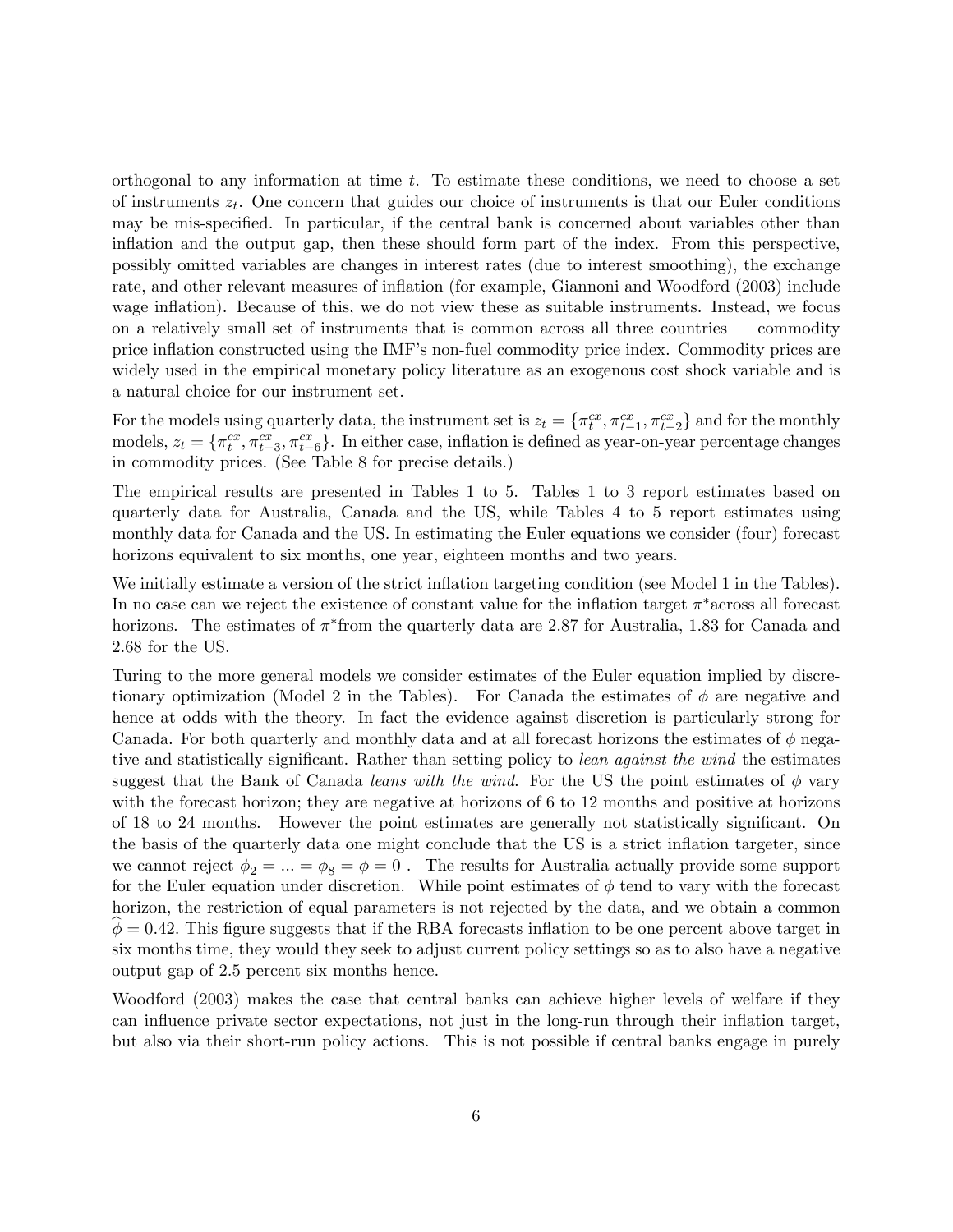discretionary optimization. Thus Model 3 represents the Euler equation that is implied if a central bank follows a commitment solution. Interestingly the data for all three countries provide some support for the Euler equation under commitment. Estimates of  $\phi_2$  (a six month horizon) from the quarterly data are positive and statistically significant. Although estimates for  $\phi$  at longer horizons tend to decline in magnitude and are generally not statistically significant. If we impose a common value for  $\phi$  across all forecast horizons then we obtain sensible results for all three countries. The respective estimates of  $\phi$  are 0.53 for Australia, 0.85 for Canada, and 1.27 for the US. The significantly higher estimated value of  $\phi$  for the US is potentially interesting. While it may reflect a steeper US Phillips curve (i.e. a low value of  $\gamma$ ), it may also reflect a relatively greater concern by the US Fed to output variability, compared to the Bank of Canada and the RBA. While both of the latter central banks have formal inflation targets, the Fed does not. Model 4 uses the growth rate of real output as a proxy for the change in the output gap. The results are broadly similar to those obtained from using HP filtered data.

Results for Canada and the US based on monthly data are reported in Tables 4 and 5. For Canada the estimates from the monthly data are essentially consistent with the quarterly estimates. This is not the case for the US where the monthly estimates are frequently not statistically significant. This may well reflect the fact that we have had to use industrial production rather than GDP to measure real output.

Table 6 reports the results of some preliminary specification tests on the models. We focus on Models 3 and 4 and estimate a version of  $(5)$  using the first-difference of a country's respective policy rate as the explanatory variable. Conditional on our parameter estimates we are asking if the current change in the policy rate can predict the residuals from (4) at various horizons. There is some evidence that this is the case and this might indicate the omission of an interest rate term form the central bank's Euler equation. To some degree their is stronger evidence against the restricted version of the model than the unrestricted version.

### 4 Conclusion

We test two optimality conditions for a central bank implied by a relatively basic version of the New Keynesian model. Surprisingly in light of the relative simplicity of our assumed loss function and purely forward-looking nature of the Phillips curve, we find that some support in the data for Australia, Canada and the US for the Euler equation implied by optimal policy under commitment.

#### 5 References

Clarida, R., J.Gali'and M. Gertler, 1998, Monetary policy rules in practice: some international evidence, European Economic Review, 42, 1033-1067.

Dennis, R., 2006, The policy preferences of the U.S. Federal Reserve, *Journal of Applied Econo*metrics, 21, 55-77.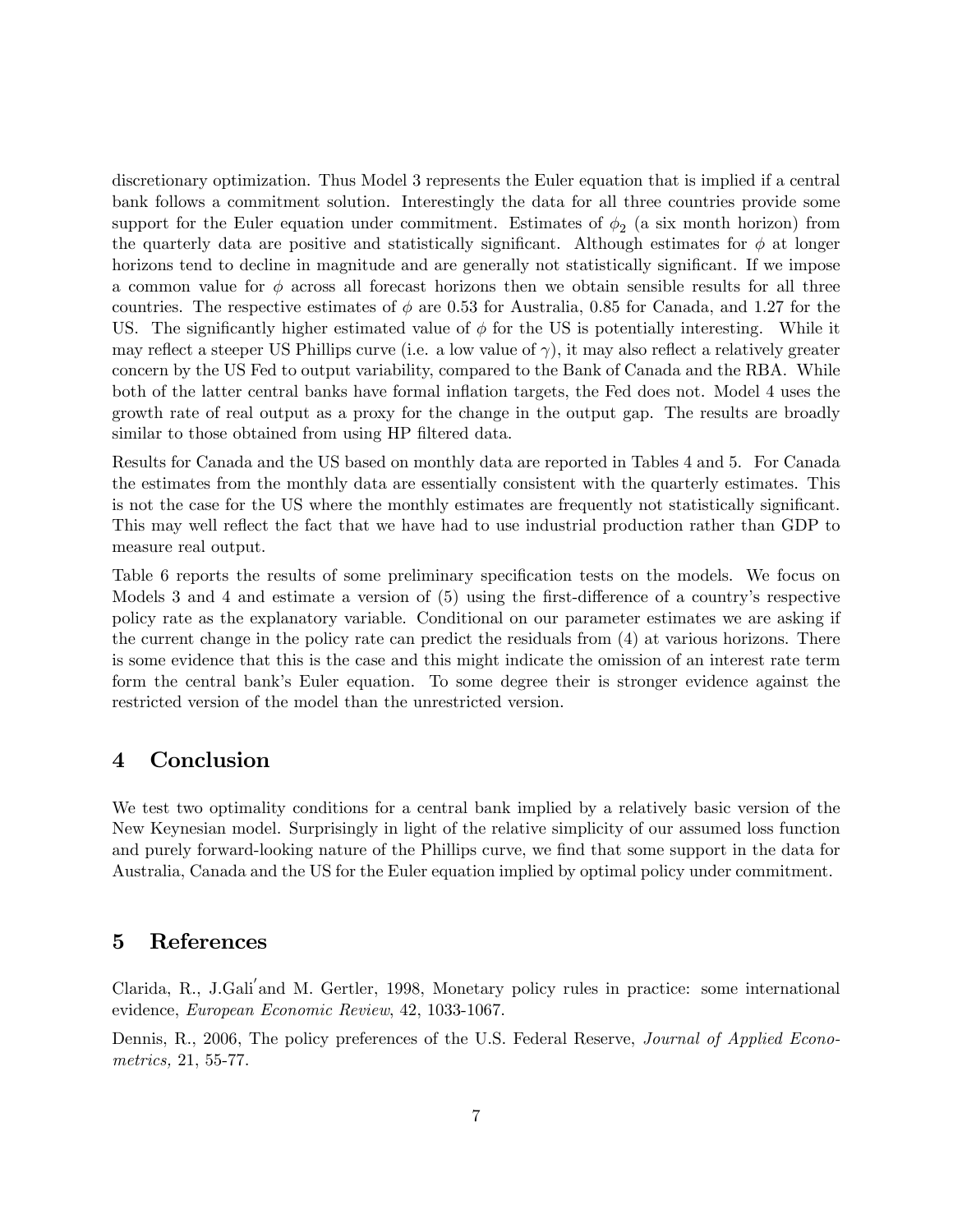Favero, C.A. and R. Rovelli, 2003, Macroeconomic stability and the preferences of the Fed: a formal analysis, 1961-98, Journal of Money, Credit and Banking, 35, 545-556.

Gali<sup>'</sup>, J, 2008, Monetary Policy, Inflation and the Business Cycle, Princeton University Press, Princeton, NJ.

Giannoni, M.P. and M. Woodford, 2003, How forward-looking is optimal monetary policy, Journal of Money, Credit and Banking, 35, 1425-1469.

Hansen, L.P., 1982, Large sample properties of generalized-method of moments estimators, Econometrica, 50, 1029–1054.

McCallum, B. T. and E. Nelson, 2005, Targeting vs.instrument rules for monetary policy, Federal Reserve Bank of St Louis Review, 87, 597-611.

Newey, W. and K. West, 1987, A simple, positive-definite, heteroskedasticity and autocorrelation consistent covariance matrix, *Econometrica*, 55, 703-708.

Svensson, L.E.O., 2003, What is wrong with Taylor rules? Using judgement in monetary policy through targeting rules, Journal of Economic Literature, 41, 426-427.

Svensson, L.E.O., 2005, Targeting verses instrument rules for monetary policy: What is wrong with McCallum and Nelson, Federal Reserve Bank of St Louis Review, 87, 613-625.

Taylor, J. B., 1993, Discretion verses policy rules in practice, Carnegie-Rochester Conferences Series on Public Policy, 39, 195-214.

Woodford, M., 2003, Interest and Prices: Foundations of a Theory of Monetary Policy, Princeton University Press, Princeton, NJ.

Woodford, M., 2004, Ináation targeting and optimal monetary policy, Federal Reserve Bank of St Louis Review, 86(4), 15-41.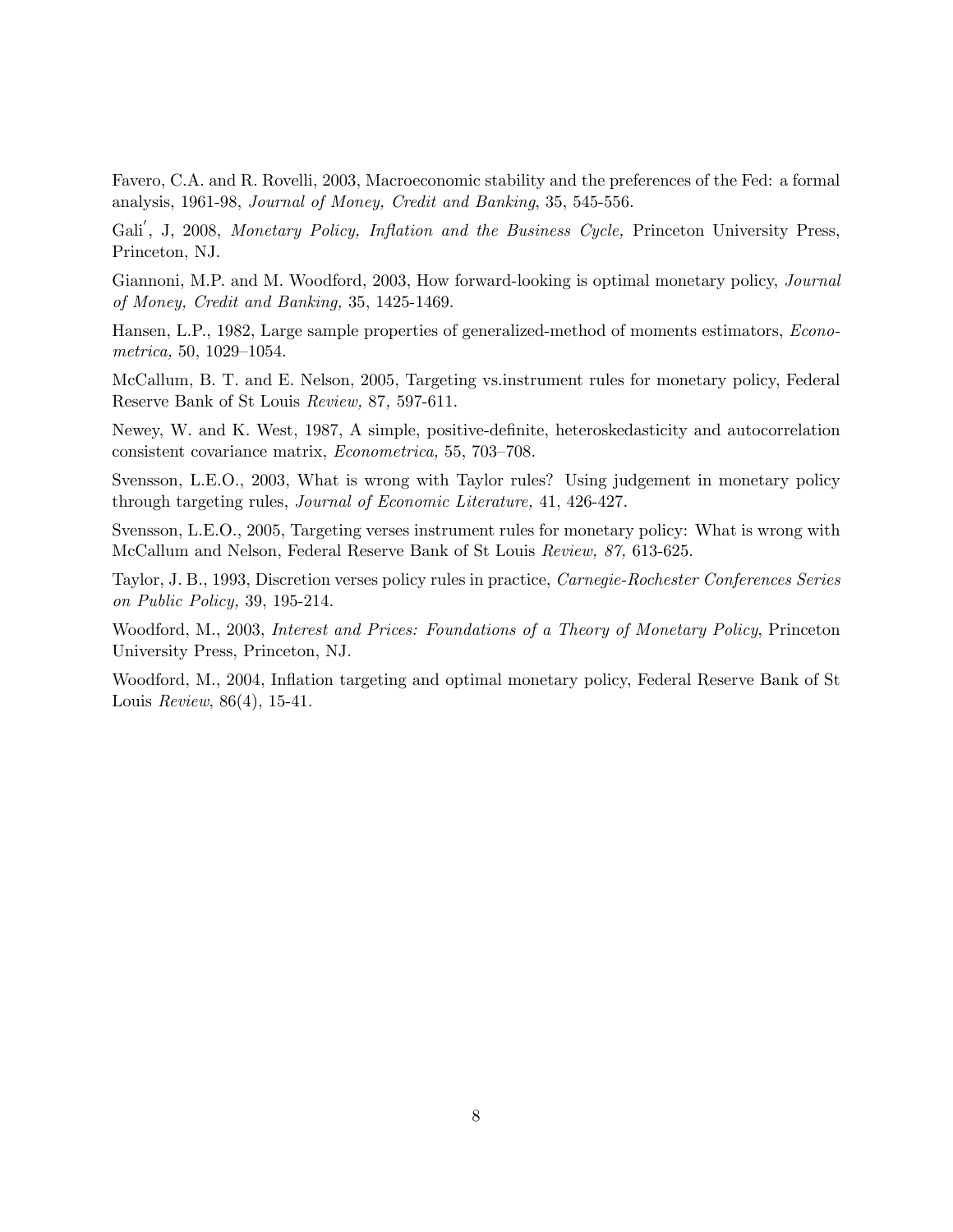| Table 1: Quarterly Results for Australia<br>Sample: 1993:Q1-2007:Q4 |                                                                                              |                                        |                    |                                                                                                                  |                    |                    |                     |                    |
|---------------------------------------------------------------------|----------------------------------------------------------------------------------------------|----------------------------------------|--------------------|------------------------------------------------------------------------------------------------------------------|--------------------|--------------------|---------------------|--------------------|
|                                                                     | <b>Instruments:</b> $z_t = (1, \pi_t^{cx}, \pi_{t-1}^{cx}, \pi_{t-2}^{cx})$                  |                                        |                    |                                                                                                                  |                    |                    |                     |                    |
|                                                                     | <b>Model 1:</b> $E_t(\pi_{t+j} - \pi_i^*) = 0$ , $j = 2, 4, 6, 8$                            |                                        |                    |                                                                                                                  |                    |                    |                     |                    |
| $\pi^*_2$                                                           | $\pi_4^*$ $\pi_6^*$ $\pi_8^*$                                                                |                                        |                    | $J^{UR}$                                                                                                         |                    | $\pi^*$            | $J^R$               | $J^R - J^{UR}$     |
| 2.7533<br>(0.1201)                                                  | 2.9606<br>(0.1600)                                                                           | $3.1214$ $2.9487$<br>(0.1388) (0.1311) |                    | $8.9170$<br>$(0.7100)$                                                                                           |                    | 2.8728<br>(0.0648) | 10.1102<br>(0.8128) | 1.1932<br>(0.7546) |
|                                                                     |                                                                                              |                                        |                    | <b>Model 2:</b> $E_t(\pi_{t+j} + \phi_i x_{t+j} - \pi_i^*) = 0, \quad j = 2, 4, 6, 8$                            |                    |                    |                     |                    |
| $\phi_2$                                                            | $\phi_4$                                                                                     |                                        |                    | $\phi_6$ $\phi_8$ $\pi_2^*$ $\pi_4^*$ $\pi_6^*$ $\pi_8^*$                                                        |                    |                    |                     | $J^{UR}$           |
| 0.4667<br>(0.4073)                                                  | $-0.2266$<br>(0.3555)                                                                        | 0.3332<br>(0.6015)                     | 3.3858<br>(0.1693) | 2.7749<br>(0.2135)                                                                                               | 2.7611<br>(0.2279) | 2.7604<br>(0.2097) | 2.4663<br>(0.3079)  | 8.1728<br>(0.4168) |
| $\phi$                                                              | $\pi^*$                                                                                      | $J^R$                                  |                    | $J^R - J^{UR}$                                                                                                   |                    |                    |                     |                    |
| 0.4244<br>(0.2073)                                                  | 2.6124<br>(0.0951)                                                                           | 10.3686<br>(0.7348)                    |                    | 2.1958<br>(0.9008)                                                                                               |                    |                    |                     |                    |
|                                                                     |                                                                                              |                                        |                    | <b>Model 3:</b> $E_t(\pi_{t+j} + \phi_j \Delta x_{t+j} - \pi_j^*) = 0, \quad j = 2, 4, 6, 8$                     |                    |                    |                     |                    |
| $\phi_2$                                                            | $\phi_4$ $\phi_6$                                                                            |                                        |                    | $\phi_8$ $\pi_2^*$ $\pi_4^*$ $\pi_6^*$                                                                           |                    |                    | $\pi_8^*$           | $J^{UR}$           |
| 0.8044<br>(0.4409)                                                  |                                                                                              |                                        |                    | $-1.0735$ $-0.6775$ $-0.0893$ $2.5222$<br>(1.7527) (0.9702) (1.3790) (0.1535)                                    | 2.4033<br>(0.2391) | 2.6524<br>(0.2315) | 2.6830<br>(0.1797)  | 9.3139<br>(0.3165) |
| $\phi$                                                              | $\pi^*$ $J^R$                                                                                |                                        |                    | $J^R - J^{UR}$                                                                                                   |                    |                    |                     |                    |
| 0.5284<br>(0.2164)                                                  | 2.7039<br>(0.0661)                                                                           | $8.6889\n(0.8504)$                     |                    | 0.6250<br>(0.9960)                                                                                               |                    |                    |                     |                    |
|                                                                     | <b>Model 4:</b> $E_t(\pi_{t+j} + \phi_j \Delta y_{t+j} - \pi_j^*) = 0, \quad j = 2, 3, 4, 8$ |                                        |                    |                                                                                                                  |                    |                    |                     |                    |
| $\phi_2$                                                            | $\phi_4$                                                                                     |                                        |                    | $\phi_6 \qquad \quad \phi_8 \qquad \quad \pi_2^* \qquad \quad \pi_4^* \qquad \quad \pi_6^* \qquad \quad \pi_8^*$ |                    |                    |                     | $J^{UR}$           |
| 0.9742<br>(0.4411)                                                  | $-1.7706$<br>(3.5042)                                                                        | $-0.3960$<br>(0.9607)                  | 0.1119<br>(1.0054) | 3.1359 1.0885<br>(0.4277)                                                                                        | (3.0191)           | 2.3542<br>(0.8957) | 2.8015<br>(0.8373)  | 8.6954<br>(0.3686) |
| $\phi$                                                              | $\pi^*$                                                                                      | $J^R$                                  |                    | $J^R - J^{UR}$                                                                                                   |                    |                    |                     |                    |
| 0.6604<br>(0.2202)                                                  | 3.2223<br>(0.1860)                                                                           | 8.7742<br>(0.8542)                     |                    | 0.0788<br>(0.9999)                                                                                               |                    |                    |                     |                    |

Notes: The second set of estimates for each model restrict the parameters to be constant across moments.  $J^{UR}$  and  $J<sup>R</sup>$ are Hansen's J-statistic for the unrestricted and restricted models. These are distributed  $\chi^{2}(r-k)$ , where r is the total number of moment conditions and  $k = k^{UR}$  or  $k^R$  is the number of estimated parameters. The difference if distributed as  $k^{UR} - k^R$ . Numbers in parentheses are standard errors except for the reported statistics, which are marginal significance levels. The covariance matrix is estimated following Newey and West (1987) using a truncation parameter of 2.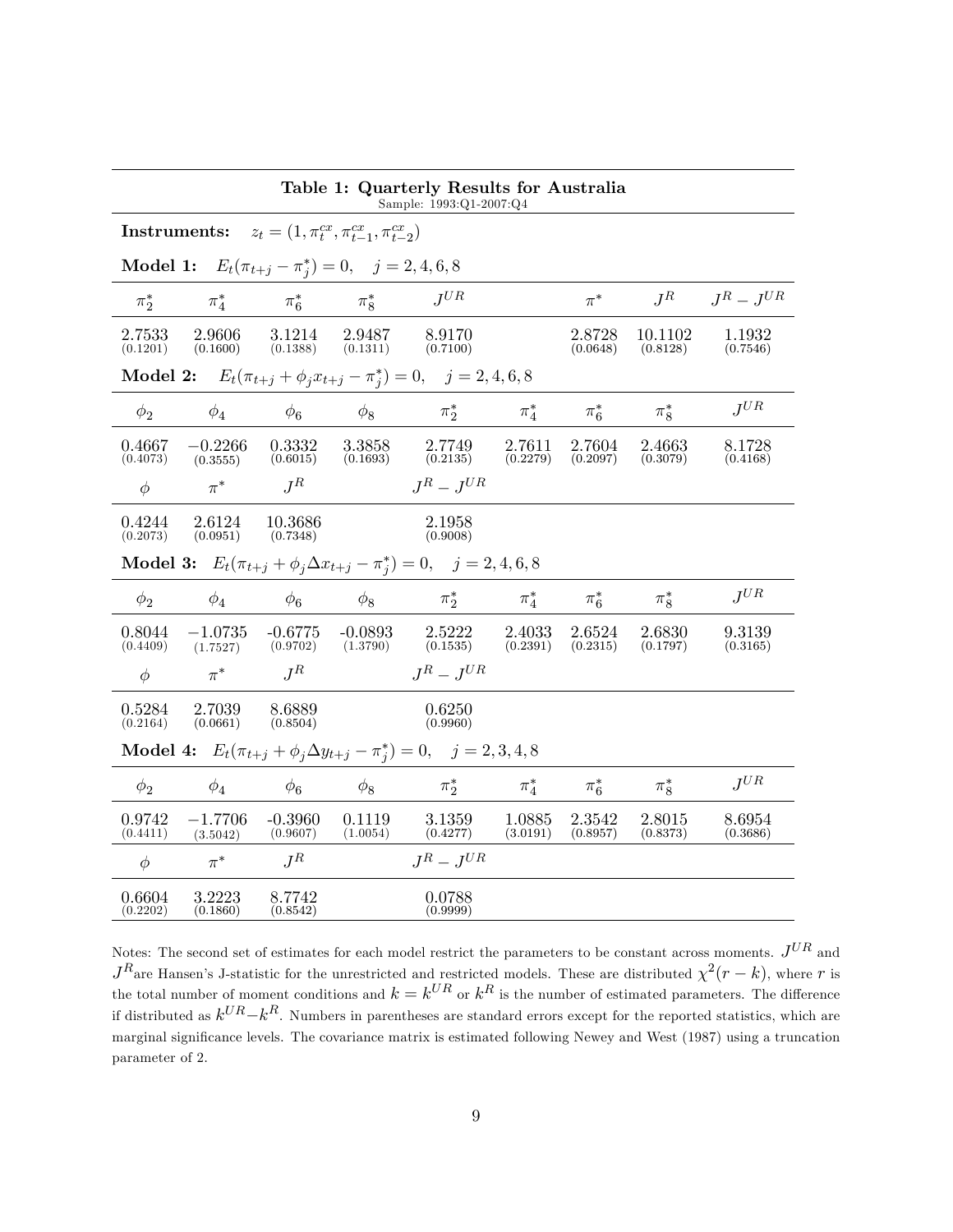| Table 2: Quarterly Results for Canada<br>Sample: 1994:Q1-2007:Q4 |                                                                                    |                                                   |                                                                   |                                                                                              |                           |                    |                     |                    |
|------------------------------------------------------------------|------------------------------------------------------------------------------------|---------------------------------------------------|-------------------------------------------------------------------|----------------------------------------------------------------------------------------------|---------------------------|--------------------|---------------------|--------------------|
|                                                                  | <b>Instruments:</b> $z_t = (1, \pi_t^{cx}, \pi_{t-1}^{cx}, \pi_{t-2}^{cx})$        |                                                   |                                                                   |                                                                                              |                           |                    |                     |                    |
|                                                                  |                                                                                    |                                                   | <b>Model 1:</b> $E_t(\pi_{t+j} - \pi_i^*) = 0$ , $j = 2, 4, 6, 8$ |                                                                                              |                           |                    |                     |                    |
| $\pi^*_2$                                                        | $\pi^*_4$                                                                          |                                                   | $\pi_6^*$ $\pi_8^*$                                               | $J^{UR}$                                                                                     |                           | $\pi^*$            | $J^R$               | $J^R - J^{UR}$     |
| 2.1662<br>(0.0945)                                               | 1.9642<br>(0.1151)                                                                 | 1.7512<br>(0.0894)                                | $1.9557$ $8.4446$<br>$(0.0893)$ $(0.7495)$                        |                                                                                              |                           | 1.8315<br>(0.0706) | 10.0431<br>(0.8170) | 1.5985<br>(0.6597) |
|                                                                  |                                                                                    |                                                   |                                                                   | <b>Model 2:</b> $E_t(\pi_{t+j} + \phi_j x_{t+j} - \pi_j^*) = 0, \quad j = 2, 4, 6, 8$        |                           |                    |                     |                    |
| $\phi_2$                                                         | $\phi_4$                                                                           | $\phi_6$                                          | $\phi_8$                                                          | $\pi_2^*$ $\pi_4^*$ $\pi_6^*$ $\pi_8^*$                                                      |                           |                    |                     | $J^{UR}$           |
| $-0.5400$<br>(0.2720)                                            | $-0.6378$<br>(0.2037)                                                              | $-0.6684$<br>(0.1856)                             | $-0.4734$<br>(0.1979)                                             | 2.1162<br>(0.1134)                                                                           | 2.1610<br>(0.0884)        | 2.1072<br>(0.0989) | 2.0454<br>(0.0997)  | 4.1977<br>(0.8389) |
| $\phi$                                                           | $\pi^*$                                                                            | $J^R$                                             |                                                                   | $J^R - J^{UR}$                                                                               |                           |                    |                     |                    |
| $-0.6475$<br>(0.1063)                                            | 2.1316<br>(0.0607)                                                                 | 4.6557<br>(0.9901)                                |                                                                   | 0.4580<br>(0.9983)                                                                           |                           |                    |                     |                    |
|                                                                  |                                                                                    |                                                   |                                                                   | <b>Model 3:</b> $E_t(\pi_{t+j} + \phi_i \Delta x_{t+j} - \pi_i^*) = 0, \quad j = 2, 4, 6, 8$ |                           |                    |                     |                    |
| $\phi_2$                                                         | $\phi_4$                                                                           | $\phi_6$                                          | $\phi_8$                                                          | $\pi_2^*$ $\pi_4^*$                                                                          |                           | $\pi_6^*$          | $\pi_8^*$           | $J^{UR}$           |
| 0.8339<br>(0.3040)                                               | 0.2291<br>(0.3542)                                                                 | $-0.4169$<br>(0.9055)                             | (1.9598)                                                          | $-0.3260$ 1.9318<br>(0.1456)                                                                 | 1.9070 1.8478<br>(0.1279) | (0.1042)           | 1.9111<br>(0.1139)  | 7.3968<br>(0.4945) |
| $\phi$                                                           | $\pi^*$ $J^R$                                                                      |                                                   |                                                                   | $J^R - J^{UR}$                                                                               |                           |                    |                     |                    |
| 0.8501<br>(0.2332)                                               | 1.7655<br>(0.0670)                                                                 | $\begin{array}{c} 10.2251 \ (0.7455) \end{array}$ |                                                                   | 2.8283<br>(0.8300)                                                                           |                           |                    |                     |                    |
|                                                                  | Model 4: $E_t(\pi_{t+j} + \phi_i \Delta y_{t+j} - \pi_i^*) = 0$ , $j = 2, 4, 6, 8$ |                                                   |                                                                   |                                                                                              |                           |                    |                     |                    |
| $\phi_2$                                                         | $\phi_4$                                                                           | $\phi_6$                                          |                                                                   | $\phi_8$ $\pi_2^*$ $\pi_4^*$ $\pi_6^*$                                                       |                           |                    | $\pi_8^*$           | $J^{UR}$           |
| 0.2382<br>(0.0541)                                               | 0.0947<br>(0.1025)                                                                 | $-0.0743$<br>(0.1851)                             | (0.3930)                                                          | $-0.2857$ 2.6282<br>(0.1204)                                                                 | 2.1647<br>(0.2741)        | 1.6156<br>(0.5315) | 1.0362<br>(1.2371)  | 6.7227<br>(0.5668) |
| $\phi$                                                           | $\pi^*$                                                                            | $J^R$                                             |                                                                   | $J^R - J^{UR}$                                                                               |                           |                    |                     |                    |
| 0.6329<br>(0.1933)                                               | 2.3073<br>(0.1435)                                                                 | 9.8559<br>(0.7726)                                |                                                                   | 3.1332<br>(0.7920)                                                                           |                           |                    |                     |                    |

Notes: The second set of estimates for each model restrict the parameters to be constant across moments.  $J^{UR}$  and  $J<sup>R</sup>$ are Hansen's J-statistic for the unrestricted and restricted models. These are distributed  $\chi^{2}(r-k)$ , where r is the total number of moment conditions and  $k = k^{UR}$  or  $k^R$  is the number of estimated parameters. The difference if distributed as  $k^{UR} - k^R$ . Numbers in parentheses are standard errors except for the reported statistics, which are marginal significance levels. The covariance matrix is estimated following Newey and West (1987) using a truncation parameter of 2.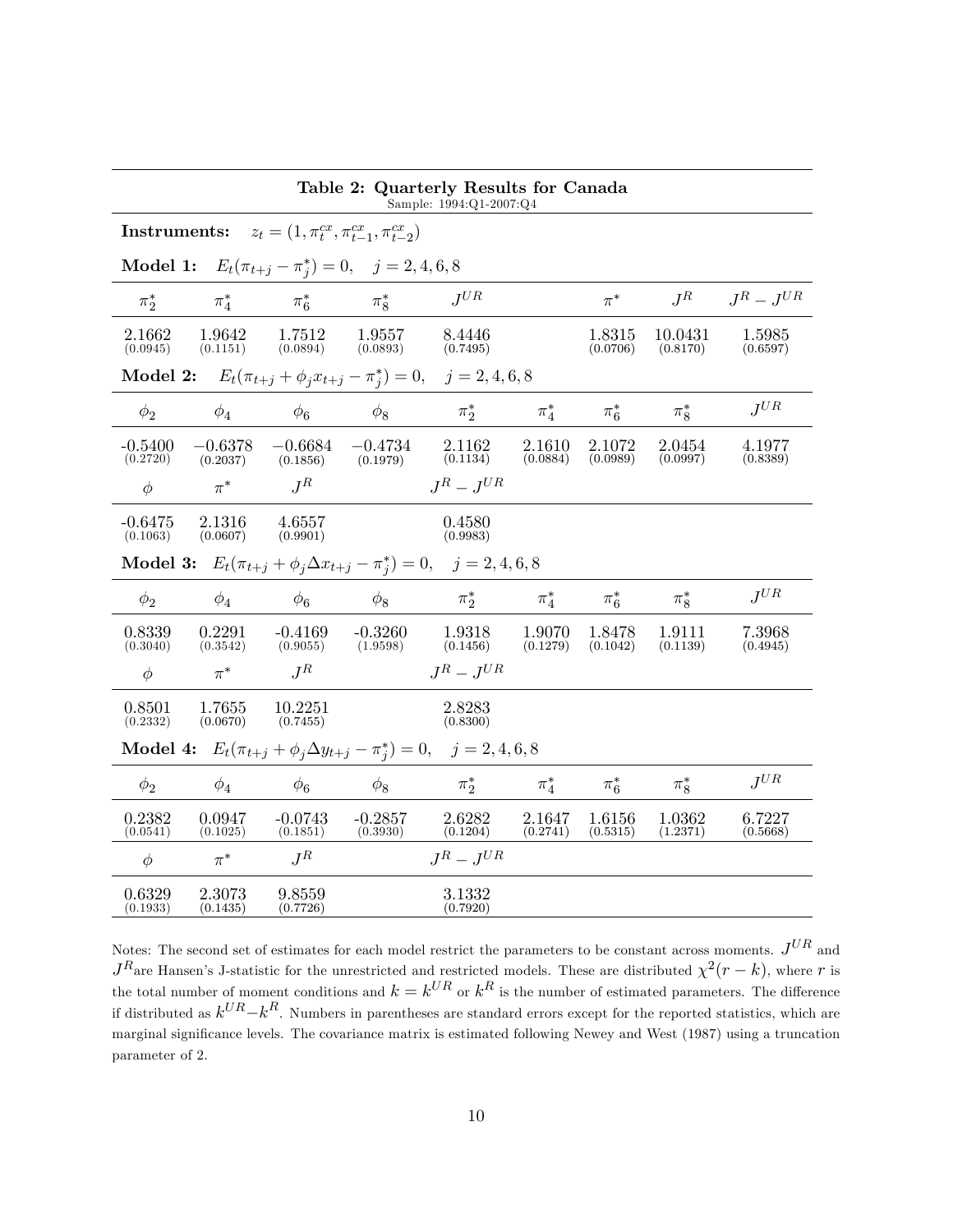| Table 3: Quarterly Results for the United States<br>Sample: 1990:Q1-2007:Q4               |                                                                             |                                 |                               |                                                                       |                    |                    |                     |                    |
|-------------------------------------------------------------------------------------------|-----------------------------------------------------------------------------|---------------------------------|-------------------------------|-----------------------------------------------------------------------|--------------------|--------------------|---------------------|--------------------|
|                                                                                           | <b>Instruments:</b> $z_t = (1, \pi_t^{cx}, \pi_{t-1}^{cx}, \pi_{t-2}^{cx})$ |                                 |                               |                                                                       |                    |                    |                     |                    |
|                                                                                           | <b>Model 1:</b> $E_t(\pi_{t+j} - \pi_i^*) = 0$ , $j = 2, 4, 6, 8$           |                                 |                               |                                                                       |                    |                    |                     |                    |
| $\pi^*_2$                                                                                 |                                                                             |                                 | $\pi_4^*$ $\pi_6^*$ $\pi_8^*$ | $J^{UR}$                                                              |                    | $\pi^*$            | $J^R$               | $J^R - J^{UR}$     |
| 2.8943<br>(0.1104)                                                                        | 2.7253<br>(0.1139)                                                          | 2.6169<br>$(0.1113)$ $(0.1020)$ | 2.5563                        | $8.4243 \newline \hspace*{1.5em} (0.7512)$                            |                    | 2.6817<br>(0.0788) | 10.8262<br>(0.7648) | 2.4019<br>(0.4932) |
| Model 2:                                                                                  |                                                                             |                                 |                               | $E_t(\pi_{t+j} + \phi_j x_{t+j} - \pi_i^*) = 0, \quad j = 2, 4, 6, 8$ |                    |                    |                     |                    |
| $\phi_2$                                                                                  | $\phi_4$                                                                    | $\phi_6$                        |                               | $\phi_8$ $\pi_2^*$ $\pi_4^*$ $\pi_6^*$ $\pi_8^*$                      |                    |                    |                     | $J^{UR}$           |
| $-0.2377$<br>(0.3290)                                                                     | $-0.0982$<br>(0.2834)                                                       | 0.3216<br>(0.4409)              | 2.0211<br>(1.5867)            | 2.9183<br>(0.1154)                                                    | 2.7833<br>(0.1115) | 2.6071<br>(0.1455) | 2.2097<br>(0.2832)  | 6.8520<br>(0.5527) |
| $\phi$                                                                                    | $\pi^*$                                                                     | $J^R$                           |                               | $J^R - J^{UR}$                                                        |                    |                    |                     |                    |
| $-0.0576$<br>(0.2292)                                                                     | 2.6874<br>(0.0834)                                                          | 10.6427<br>(0.7138)             |                               | 3.7907<br>(0.7050)                                                    |                    |                    |                     |                    |
| <b>Model 3:</b> $E_t(\pi_{t+j} + \phi_i \Delta x_{t+j} - \pi_i^*) = 0$ , $j = 2, 4, 6, 8$ |                                                                             |                                 |                               |                                                                       |                    |                    |                     |                    |
| $\phi_2$                                                                                  | $\phi_4$                                                                    | $\phi_6$                        | $\phi_8$                      | $\pi_2^*$ $\pi_4^*$ $\pi_6^*$ $\pi_8^*$                               |                    |                    |                     | $J^{UR}$           |
| 2.5563<br>(1.3815)                                                                        |                                                                             | $(0.9573)$ $(0.4686)$           | (2.9787)                      | $0.6533$ $-0.2342$ $-2.0549$ $2.8546$<br>(0.1735)<br>(0.1735)         | 2.7113<br>(0.1043) | 2.6258<br>(0.1104) | 2.6534<br>(0.1787)  | 2.2039<br>(0.9741) |
| $\phi$                                                                                    | $\pi^*$ $J^R$                                                               |                                 |                               | $J^R - J^{UR}$                                                        |                    |                    |                     |                    |
| 1.22695<br>(0.4397)                                                                       | 2.5411<br>(0.0535)                                                          | 9.1427<br>(0.8218)              |                               | 6.9388<br>(0.3265)                                                    |                    |                    |                     |                    |
| Model 4: $E_t(\pi_{t+j} + \phi_i \Delta y_{t+j} - \pi_i^*) = 0$ , $j = 2, 4, 6, 8$        |                                                                             |                                 |                               |                                                                       |                    |                    |                     |                    |
| $\phi_2$                                                                                  | $\phi_4$                                                                    |                                 |                               | $\phi_6$ $\phi_8$ $\pi_2^*$ $\pi_4^*$ $\pi_6^*$ $\pi_8^*$             |                    |                    |                     | $J^{UR}$           |
| 2.3047<br>(0.9759)                                                                        | 0.5702<br>(0.6921)                                                          | $-0.1587$<br>(0.4670)           | (2.2056)                      | $-1.3492$ $4.5299$<br>(0.7001)                                        | 3.1372<br>(0.4832) | 2.5166<br>(0.3481) | 1.6557<br>(1.7066)  | 2.8339<br>(0.9443) |
| $\phi$                                                                                    | $\pi^*$                                                                     | $J^R$                           |                               | $J^R$ – $J^{UR}$                                                      |                    |                    |                     |                    |
| 1.3550<br>(0.4244)                                                                        | 3.6372<br>(0.2917)                                                          | 8.3585<br>(0.8698)              |                               | 5.5246<br>(0.4785)                                                    |                    |                    |                     |                    |

Notes: The second set of estimates for each model restrict the parameters to be constant across moments.  $J^{UR}$  and  $J<sup>R</sup>$ are Hansen's J-statistic for the unrestricted and restricted models. These are distributed  $\chi^{2}(r-k)$ , where r is the total number of moment conditions and  $k = k^{UR}$  or  $k^R$  is the number of estimated parameters. The difference if distributed as  $k^{UR} - k^R$ . Numbers in parentheses are standard errors except for the reported statistics, which are marginal significance levels. The covariance matrix is estimated following Newey and West (1987) using a truncation parameter of 2.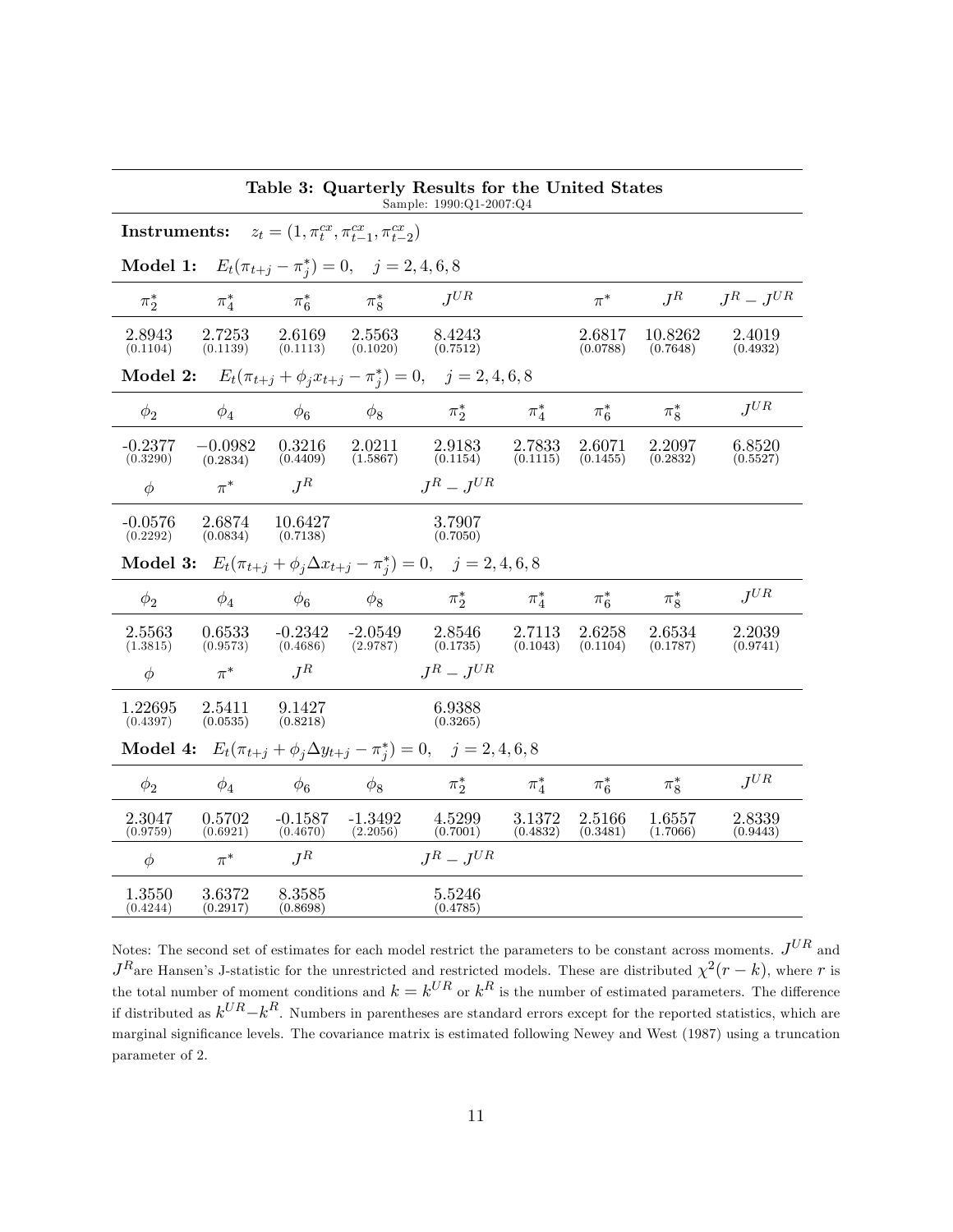|                        | Table 4: Monthly Results for Canada<br>Sample: 1994:M1-2007:M12                              |                       |                                                                      |                                                                                              |                    |                    |                     |                     |
|------------------------|----------------------------------------------------------------------------------------------|-----------------------|----------------------------------------------------------------------|----------------------------------------------------------------------------------------------|--------------------|--------------------|---------------------|---------------------|
|                        | <b>Instruments:</b> $z_t = (1, \pi_t^{cx}, \pi_{t-1}^{cx}, \pi_{t-2}^{cx})$                  |                       |                                                                      |                                                                                              |                    |                    |                     |                     |
|                        |                                                                                              |                       | <b>Model 1:</b> $E_t(\pi_{t+j} - \pi_i^*) = 0$ , $j = 6, 12, 18, 24$ |                                                                                              |                    |                    |                     |                     |
| $\pi_6^*$              |                                                                                              |                       | $\pi_{12}^*$ $\pi_{18}^*$ $\pi_{24}^*$                               | $I^{UR}$                                                                                     |                    | $\pi^*$            | $J^R$               | $J^R - J^{UR}$      |
| 2.1405<br>(0.0844)     | 1.9806<br>(0.0921)                                                                           | 1.8677<br>(0.0879)    | 1.9964<br>$(0.0782)$ $(0.1167)$                                      | 17.9657                                                                                      |                    | 1.9752<br>(0.0473) | 19.6849<br>(0.1844) | 1.7192<br>(0.6327)  |
|                        |                                                                                              |                       |                                                                      | <b>Model 2:</b> $E_t(\pi_{t+j} + \phi_j x_{t+j} - \pi_j^*) = 0, \quad j = 6, 12, 18, 24$     |                    |                    |                     |                     |
| $\phi_6$               | $\phi_{12}$                                                                                  | $\phi_{18}$           | $\phi_{24}$                                                          | $\pi_{6}^{*}$ $\pi_{12}^{*}$ $\pi_{18}^{*}$ $\pi_{24}^{*}$                                   |                    |                    |                     | $J^{UR}$            |
| $-1.2157$<br>(0.3675)  | $-1.0997$<br>(0.3494)                                                                        | $-1.1194$<br>(0.3694) | $-0.8781$<br>(0.3967)                                                | 2.0968<br>(0.1057)                                                                           | 2.1767<br>(0.0929) | 2.1269<br>(0.1148) | 2.1174<br>(0.0966)  | 2.3077<br>(0.9701)  |
| $\phi$                 | $\pi^*$                                                                                      | $J^R$                 |                                                                      | $J^R=J^{UR}$                                                                                 |                    |                    |                     |                     |
| $-1.1380$<br>(0.1984)  | 2.1493<br>(0.0468)                                                                           | 3.4726<br>(0.9979)    |                                                                      | 1.1649<br>(0.9786)                                                                           |                    |                    |                     |                     |
|                        |                                                                                              |                       |                                                                      | <b>Model 3:</b> $E_t(\pi_{t+j} + \phi_j \Delta x_{t+j} - \pi_j^*) = 0$ , $j = 6, 12, 18, 24$ |                    |                    |                     |                     |
| $\phi_6$               | $\phi_{12}$                                                                                  | $\phi_{18}$           |                                                                      | $\phi_{24}$ $\pi^*_{6}$ $\pi^*_{12}$ $\pi^*_{18}$                                            |                    |                    | $\pi_{24}^*$        | $J^{UR}$            |
| 1.3296<br>(0.3838)     | $(0.5996)$ $(0.9914)$                                                                        | $-0.8435 -0.7941$     | (0.9174)                                                             | 0.2453 1.9408<br>(0.1119)                                                                    | 1.9858<br>(0.1118) | 1.8588<br>(0.0930) | 1.9609<br>(0.0862)  | 13.5117<br>(0.0954) |
| $\phi$                 |                                                                                              | $\pi^*$ $J^R$         |                                                                      | $J^R - J^{UR}$                                                                               |                    |                    |                     |                     |
| $0.6365\,$<br>(0.2678) | 1.9112<br>(0.0534)                                                                           | 19.5870<br>(0.1437)   |                                                                      | 6.0753<br>(0.4148)                                                                           |                    |                    |                     |                     |
|                        | <b>Model 4:</b> $E_t(\pi_{t+j} + \phi_j \Delta y_{t+j} - \pi_j^*) = 0$ , $j = 6, 12, 18, 24$ |                       |                                                                      |                                                                                              |                    |                    |                     |                     |
| $\phi_6$               | $\phi_{12}$                                                                                  | $\phi_{18}$           | $\phi_{24}$                                                          | $\pi_{6}^{*}$ $\pi_{12}^{*}$ $\pi_{18}^{*}$                                                  |                    |                    | $\pi_{24}^*$        | $J^{UR}$            |
| 1.0618<br>(0.2373)     | $-0.4575$<br>(0.3920)                                                                        | $-0.7777$<br>(0.6773) | (0.6664)                                                             | $-0.1904$ 2.7784<br>(0.1647)                                                                 | 1.6372<br>(0.2800) | 1.2959<br>(0.5085) | 1.8550<br>(0.4993)  | 11.6723<br>(0.1664) |
| $\phi$                 | $\pi^*$                                                                                      | $J^R$                 |                                                                      | $J^R - J^{UR}$                                                                               |                    |                    |                     |                     |
| 0.5432<br>(0.1775)     | 2.3361<br>(0.1277)                                                                           | 20.0113<br>(0.1298)   |                                                                      | 8.3390<br>(0.2143)                                                                           |                    |                    |                     |                     |

Notes: The second set of estimates for each model restrict the parameters to be constant across moments.  $J^{UR}$  and  $J<sup>R</sup>$ are Hansen's J-statistic for the unrestricted and restricted models. These are distributed  $\chi^{2}(r-k)$ , where r is the total number of moment conditions and  $k = k^{UR}$  or  $k^R$  is the number of estimated parameters. The difference if distributed as  $k^{UR} - k^R$ . Numbers in parentheses are standard errors except for the reported statistics, which are marginal significance levels. The covariance matrix is estimated following Newey and West (1987) using a truncation parameter of 2.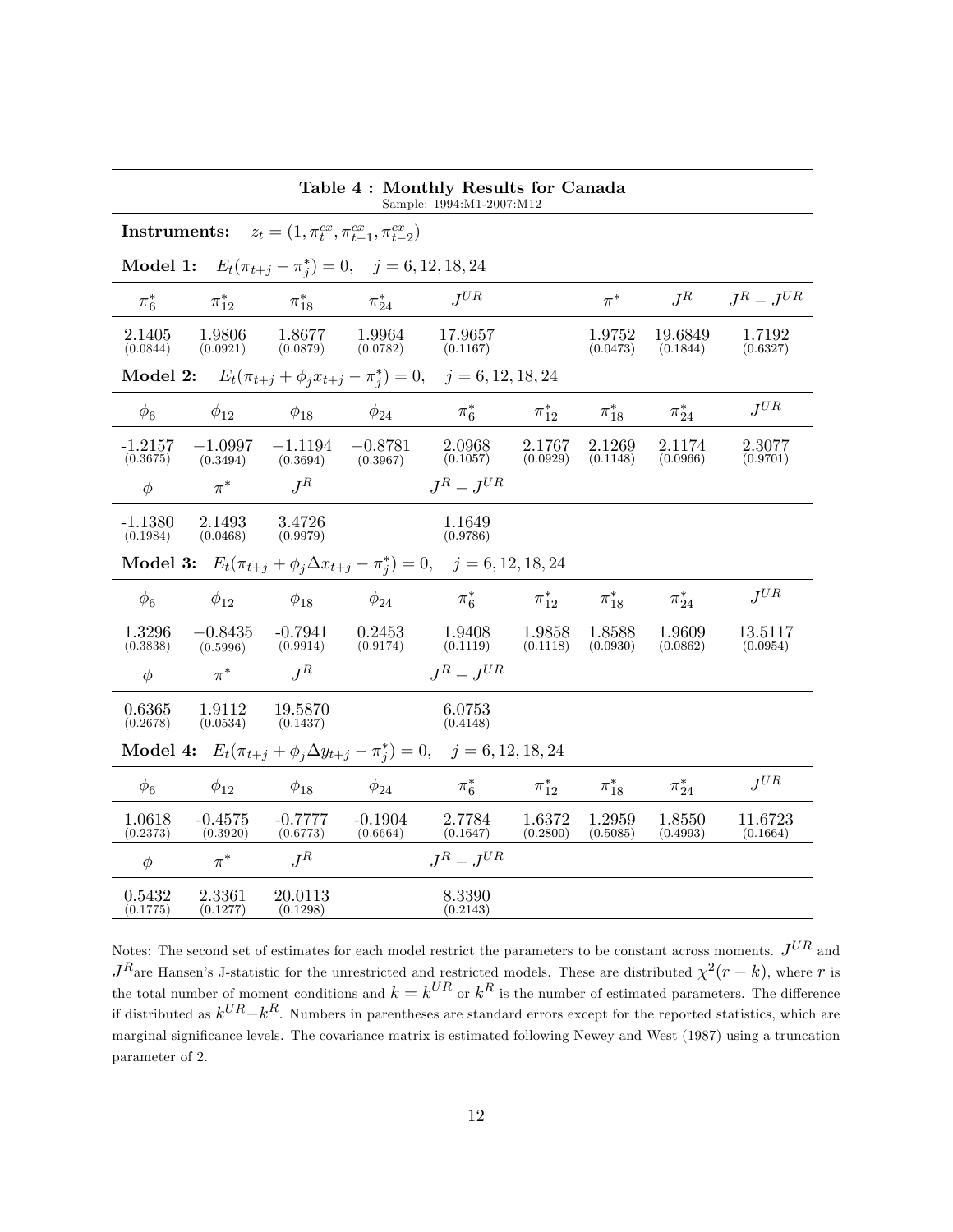|                       |                                                                             |                                        |                    | Table 5: Monthly Results for United States<br>Sample: 1990:M1-2007:M12                                                                                                   |                    |                    |                     |                     |
|-----------------------|-----------------------------------------------------------------------------|----------------------------------------|--------------------|--------------------------------------------------------------------------------------------------------------------------------------------------------------------------|--------------------|--------------------|---------------------|---------------------|
|                       | <b>Instruments:</b> $z_t = (1, \pi_t^{cx}, \pi_{t-1}^{cx}, \pi_{t-2}^{cx})$ |                                        |                    |                                                                                                                                                                          |                    |                    |                     |                     |
|                       |                                                                             |                                        |                    | <b>Model 1:</b> $E_t(\pi_{t+j} - \pi_i^*) = 0$ , $j = 6, 12, 18, 24$                                                                                                     |                    |                    |                     |                     |
| $\pi_6^*$             |                                                                             | $\pi_{12}^*$ $\pi_{18}^*$ $\pi_{24}^*$ |                    | $J^{UR}$                                                                                                                                                                 |                    | $\pi^*$            | $J^R$               | $J^R - J^{UR}$      |
| 2.8240<br>(0.0849)    | 2.6988<br>(0.0764)                                                          | 2.6050 2.5444<br>$(0.0749)$ $(0.0754)$ |                    | 16.6486<br>(0.1633)                                                                                                                                                      |                    | 2.6412<br>(0.0531) | 19.3455<br>(0.1985) | 2.6969<br>(0.4408)  |
|                       |                                                                             |                                        |                    | <b>Model 2:</b> $E_t(\pi_{t+j} + \phi_j x_{t+j} - \pi_j^*) = 0, \quad j = 6, 12, 18, 24$                                                                                 |                    |                    |                     |                     |
| $\phi_6$              |                                                                             |                                        |                    | $\phi_{12}$ $\phi_{18}$ $\phi_{24}$ $\pi_6^*$ $\pi_{12}^*$ $\pi_{18}^*$ $\pi_{24}^*$                                                                                     |                    |                    |                     | $J^{UR}$            |
| $-0.4333$<br>(0.2277) | $-0.0215$<br>(0.1290)                                                       | 0.0522<br>(0.1463)                     | 0.6293<br>(0.3829) | 2.9177<br>(0.0981)                                                                                                                                                       | 2.7113<br>(0.0791) | 2.6244<br>(0.0803) | 2.5482<br>(0.1115)  | 9.6680<br>(0.2891)  |
| $\phi$                | $\pi^*$                                                                     | $J^R$                                  |                    | $J^R - J^{UR}$                                                                                                                                                           |                    |                    |                     |                     |
| $-0.0621$<br>(0.1058) | (0.0517)                                                                    | 2.6444 18.9749<br>(0.1659)             |                    | 9.3068<br>(0.1570)                                                                                                                                                       |                    |                    |                     |                     |
|                       |                                                                             |                                        |                    | <b>Model 3:</b> $E_t(\pi_{t+j} + \phi_j \Delta x_{t+j} - \pi_j^*) = 0, \quad j = 6, 12, 18, 24$                                                                          |                    |                    |                     |                     |
| $\phi_6$              | $\phi_{12}$                                                                 | $\phi_{18}$                            |                    | $\phi_{24}$ $\pi_6^*$ $\pi_{12}^*$ $\pi_{18}^*$ $\pi_{24}^*$                                                                                                             |                    |                    |                     | $J^{UR}$            |
| 0.4680<br>(0.4256)    |                                                                             |                                        |                    | $-0.1088$ $-0.0106$ $-0.1514$ $2.7435$<br>$(0.2534)$ $(0.2176)$ $(0.3554)$ $(0.0948)$                                                                                    | 2.6515<br>(0.0830) | 2.6134<br>(0.0814) | 2.5919<br>(0.0844)  | 15.2180<br>(0.0550) |
| $\phi$                | $\pi^*$ $J^R$                                                               |                                        |                    | $J^R - J^{UR}$                                                                                                                                                           |                    |                    |                     |                     |
| 0.0545<br>(0.1728)    | 2.6322<br>(0.0537)                                                          | 19.3246<br>(0.1529)                    |                    | 4.1066<br>(0.6623)                                                                                                                                                       |                    |                    |                     |                     |
|                       |                                                                             |                                        |                    | <b>Model 4:</b> $E_t(\pi_{t+j} + \phi_i \Delta y_{t+j} - \pi_i^*) = 0$ , $j = 6, 12, 18, 24$                                                                             |                    |                    |                     |                     |
| $\phi_6$              |                                                                             |                                        |                    | $\phi_{12} \qquad \quad \phi_{18} \qquad \quad \phi_{24} \qquad \quad \quad \pi_6^\ast \qquad \quad \pi_{12}^\ast \qquad \quad \pi_{18}^\ast \qquad \quad \pi_{24}^\ast$ |                    |                    |                     | $J^{UR}$            |
| 1.5412<br>(0.9523)    | 0.2312<br>(0.2489)                                                          | 0.0093<br>(0.1578)                     | (0.1826)           | $0.0209$ $3.9830$<br>(0.7680)                                                                                                                                            | 2.8772<br>(0.2071) | 2.6524<br>(0.1317) | 2.6496<br>(0.1550)  | 5.4583<br>(0.7077)  |
| $\phi$                | $\pi^*$                                                                     | $J^R$                                  |                    | $I^R - I^{UR}$                                                                                                                                                           |                    |                    |                     |                     |
| 0.0901<br>(0.1328)    | 2.7013<br>(0.1098)                                                          | 19.2015<br>(0.1574)                    |                    | 13.7432<br>(0.0326)                                                                                                                                                      |                    |                    |                     |                     |

Notes: The second set of estimates for each model restrict the parameters to be constant across moments.  $J^{UR}$  and  $J<sup>R</sup>$ are Hansen's J-statistic for the unrestricted and restricted models. These are distributed  $\chi^{2}(r-k)$ , where r is the total number of moment conditions and  $k = k^{UR}$  or  $k^R$  is the number of estimated parameters. The difference if distributed as  $k^{UR} - k^R$ . Numbers in parentheses are standard errors except for the reported statistics, which are marginal significance levels. The covariance matrix is estimated following Newey and West (1987) using a truncation parameter of 2.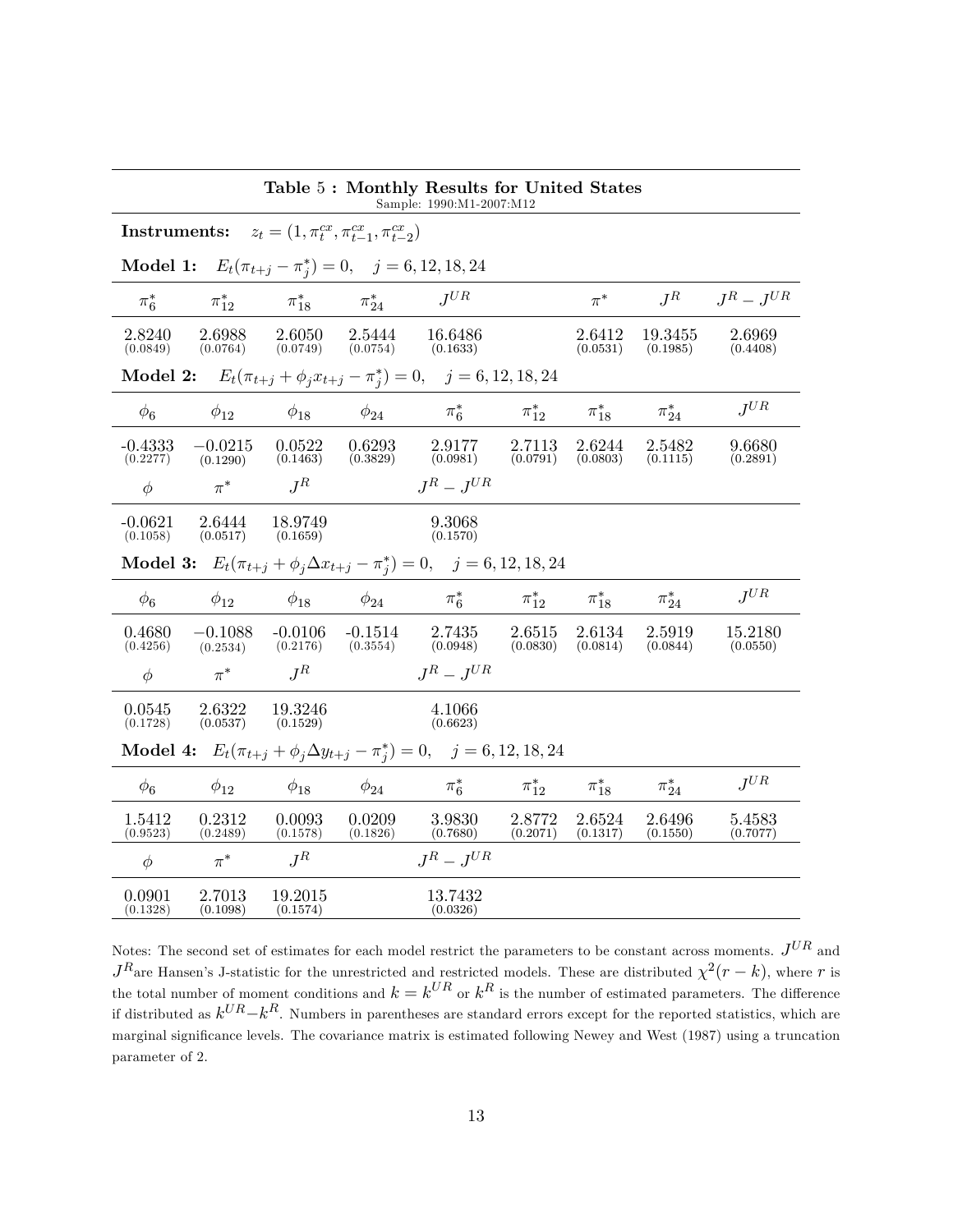|                    | Table 6: Specification Tests                                                                                                    |           |  |  |        |                                                                                                                                     |  |  |                                                                                                                      |       |
|--------------------|---------------------------------------------------------------------------------------------------------------------------------|-----------|--|--|--------|-------------------------------------------------------------------------------------------------------------------------------------|--|--|----------------------------------------------------------------------------------------------------------------------|-------|
|                    |                                                                                                                                 | Australia |  |  | Canada |                                                                                                                                     |  |  | <b>United States</b>                                                                                                 |       |
|                    |                                                                                                                                 |           |  |  |        |                                                                                                                                     |  |  | $j=2$ $j=4$ $j=6$ $j=8$ $j=2$ $j=4$ $j=6$ $j=8$ $j=2$ $j=4$ $j=6$ $j=8$                                              |       |
|                    |                                                                                                                                 |           |  |  |        | <b>Model 3:</b> $(\pi_{t+j} + \hat{\phi}_i \Delta x_{t+j} - \hat{\pi}_i^*) = \alpha + \delta \Delta i_t + v_{t+j}$ $j = 2, 4, 6, 8$ |  |  |                                                                                                                      |       |
|                    | Unrestricted Model                                                                                                              |           |  |  |        |                                                                                                                                     |  |  |                                                                                                                      |       |
|                    |                                                                                                                                 |           |  |  |        |                                                                                                                                     |  |  | $0.32$ $0.27$ $0.00$ $0.00$ $0.39$ $0.35$ $0.09$ $0.35$ $0.57$ $0.18$ $0.83$ $0.87$                                  |       |
|                    | Restricted Model                                                                                                                |           |  |  |        |                                                                                                                                     |  |  |                                                                                                                      |       |
| $0.00^{\circ}$     |                                                                                                                                 |           |  |  |        |                                                                                                                                     |  |  | $0.00$ $0.12$ $0.17$ $0.04$ $0.04$ $0.07$ $0.01$ $0.02$ $0.15$ $0.37$ $0.37$                                         |       |
|                    | $(\pi_{t+i} + \hat{\phi}_i \Delta y_{t+j} - \hat{\pi}_i^*) = \alpha + \delta \Delta i_t + v_{t+j}$ $j = 2, 4, 6, 8$<br>Model 4: |           |  |  |        |                                                                                                                                     |  |  |                                                                                                                      |       |
| Unrestricted Model |                                                                                                                                 |           |  |  |        |                                                                                                                                     |  |  |                                                                                                                      |       |
|                    |                                                                                                                                 |           |  |  |        |                                                                                                                                     |  |  | $0.00 \quad 0.00 \quad 0.19 \quad 0.16 \quad 0.16 \quad 0.17 \quad 0.12 \quad 0.75 \quad 0.18 \quad 0.07 \quad 0.89$ | 0.98  |
|                    | Restricted Model                                                                                                                |           |  |  |        |                                                                                                                                     |  |  |                                                                                                                      |       |
| 0.00.              | 0.00                                                                                                                            |           |  |  |        |                                                                                                                                     |  |  | $0.19$ $0.32$ $0.03$ $0.06$ $0.08$ $0.02$ $0.03$ $0.23$ $0.88$                                                       | -0.86 |

Notes: Figures are p-values for test of joint significance of constant and slope coefficients.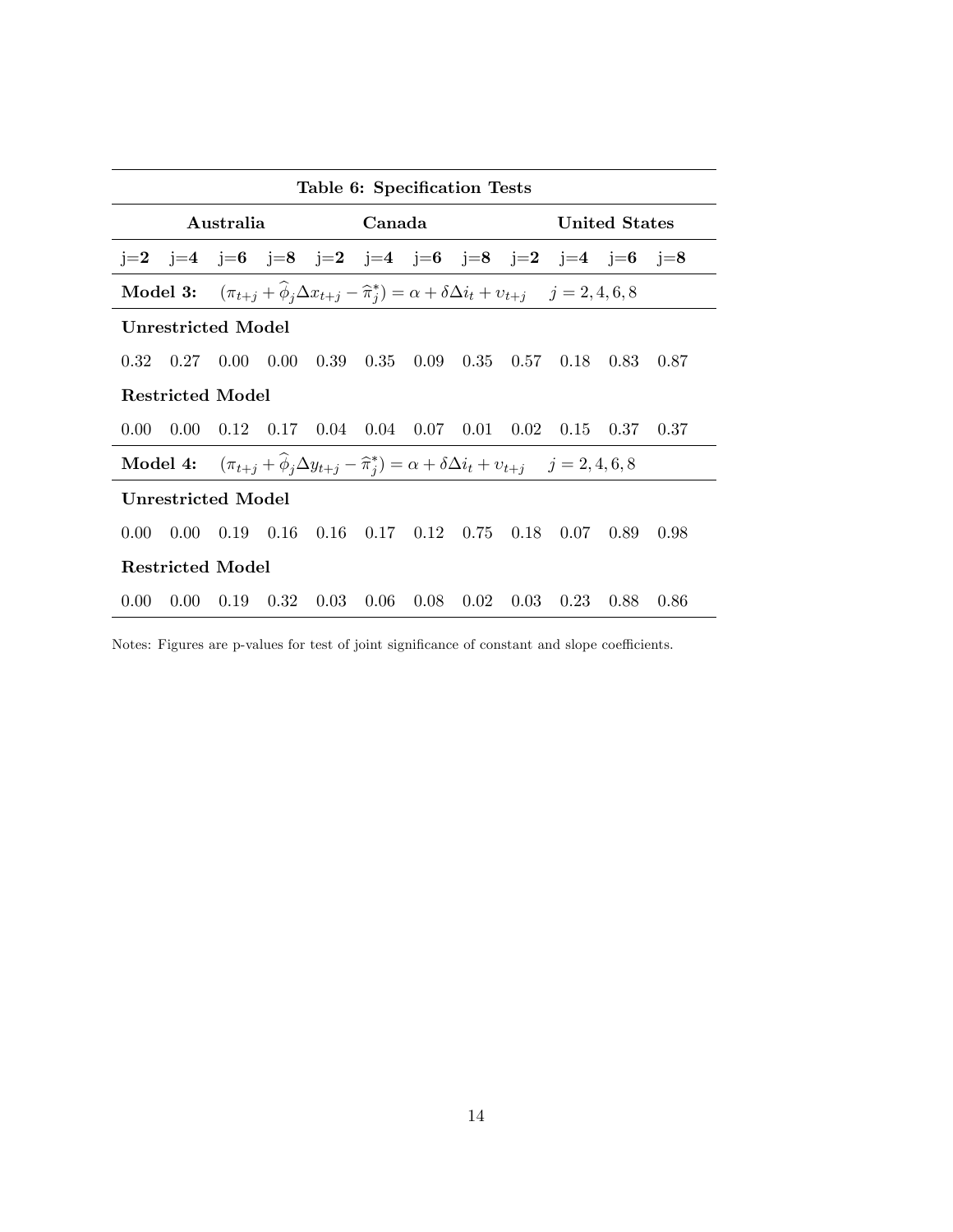| Table 7: Data and Sources |                                                    |                                           |  |  |  |  |  |
|---------------------------|----------------------------------------------------|-------------------------------------------|--|--|--|--|--|
| Variable                  | Description                                        | Source                                    |  |  |  |  |  |
| Australia                 |                                                    |                                           |  |  |  |  |  |
| Y                         | GDP SA at annual rates: chained 2005-06 dollars    | RBA Bulletin<br>Tab. G10, ABS 5206        |  |  |  |  |  |
| $\boldsymbol{P}$          | CPI All Groups                                     | <b>RBA</b> Bulletin<br>Tab. G02, ABS 6401 |  |  |  |  |  |
| Canada                    |                                                    |                                           |  |  |  |  |  |
| Y                         | Qrt: GDP SA at annual rates: chained 2000 dollars  | CANSIM<br>Tab. 3800002, V1992067          |  |  |  |  |  |
|                           | Monthly:                                           |                                           |  |  |  |  |  |
| $\boldsymbol{P}$          | CPI All, 2005 Basket, $Qrt = ave.$ of monthly nos. | CANSIM<br>Tab. 3260020, V42690973         |  |  |  |  |  |
| United States             |                                                    |                                           |  |  |  |  |  |
| Y                         | Qrt: GDP SA at annual rates: chained 2000 dollars  | BEA GDPC96                                |  |  |  |  |  |
|                           | Monthly: Industrial Production Index, SA           | <b>BGFRS INDPRO</b>                       |  |  |  |  |  |
| $\boldsymbol{P}$          | CPI All Urban, All Items, Qrt=ave. of monthly nos. | <b>BLS CPIAUCSL</b>                       |  |  |  |  |  |
|                           | <b>Commodity Prices</b>                            |                                           |  |  |  |  |  |
| $P^{cx}$                  | Non-Fuel Index, Qrt=ave. of monthly nos.           | IFS Series<br>00176NFDZF                  |  |  |  |  |  |